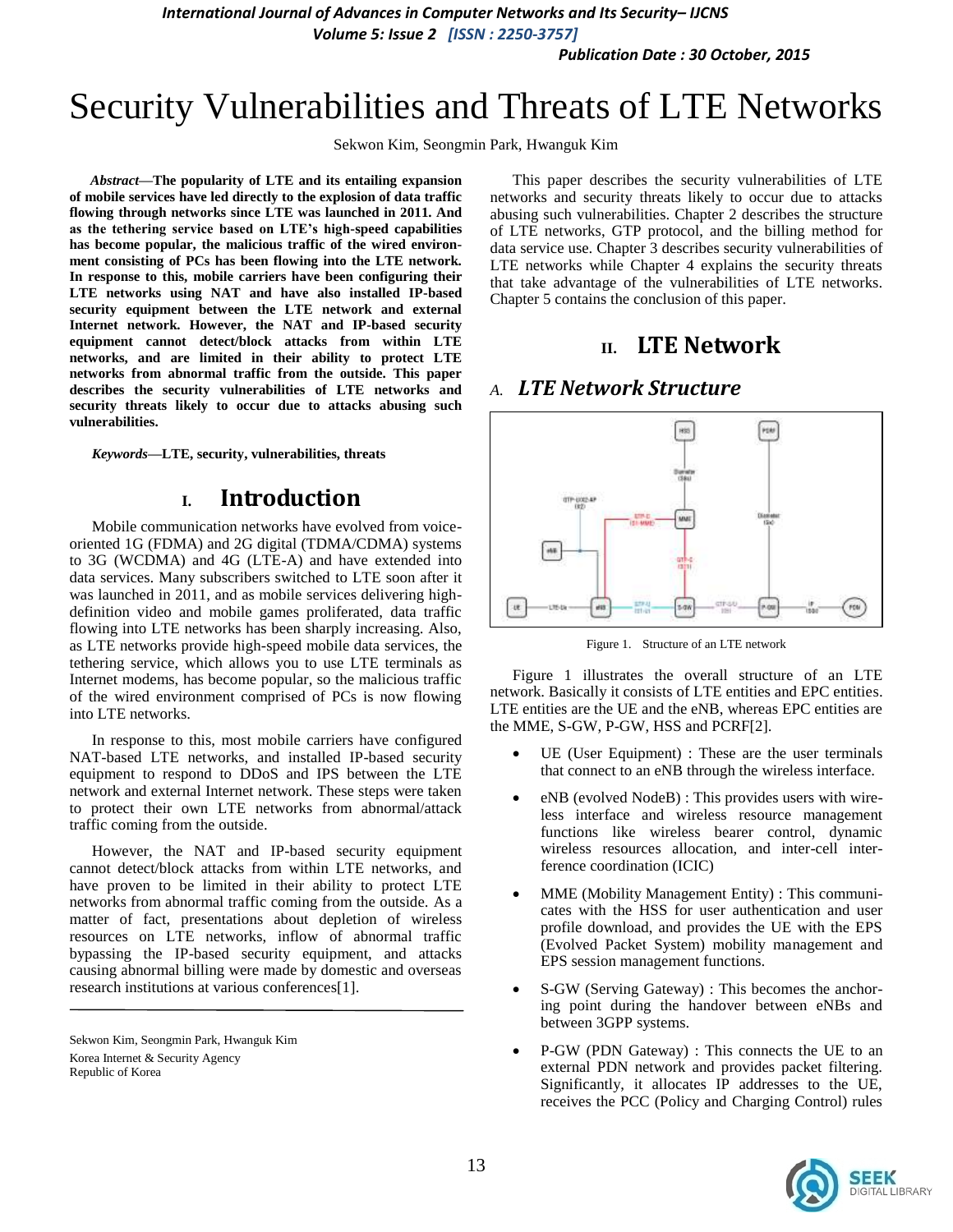*International Journal of Advances in Computer Networks and Its Security– IJCNS Volume 5: Issue 2 [ISSN : 2250-3757]* 

*Publication Date : 30 October, 2015*

from the PCRF and applies them, and provides the billing function.

Figure 2. Structure of an LTE network

- HSS (Home Subscriber Server) : This is a central DB with a user profile. It provides the MME with user authentication information and user profiles.
- PCRF (Policy and Charging Rule Function) : This is a policy and billing control entity. It provides the policy control decision and billing control function. The PCC rules generated by the PCRF are delivered to the P-GW.

Most LTE networks are configured based on the NAT, and use dynamic IPs to efficiently utilize IP resources. Accordingly, no traffic can be introduced to LTE networks without traffic triggered by the UE. A dynamic IP address is allocated to each UE every time one connects to an LTE network, but when the UE connection is released that very same IP is returned to be reused on another (or possibly same) UE.

### *B. GPRS Tunneling Protocol (GTP)*

The GTP is a tunneling protocol installed/used between equipment, such as S1-MME (eNB↔MME), S1-U (eNB↔S-GW) and S5 (S-GW↔P-GW) interfaces, to provide the GPRS (General Packet Radio Service) on LTE networks. They are classified into GTP-C (GTP control plane messages) and GTP-U (GTP user data messages). GTP-C is used to exchange bearer information and manage bearers, e.g. creation, update and deletion of bearers. Types and functions are as shown in Table 1[3]. A GTP-U is used to transmit user data (T-PDUs).

| Message                               | Type  | <b>Function</b>                              |  |
|---------------------------------------|-------|----------------------------------------------|--|
| Echo Request                          | 0x01  | Checks Peer status                           |  |
| Echo Response                         | 0x02  |                                              |  |
| <b>Create Session Request</b>         | 0x32  | <b>Creates Default EPS</b><br><b>Bearers</b> |  |
| <b>Create Session Response</b>        | 0x33  |                                              |  |
| <b>Modify Bearer Request</b>          | 0x34  | Creates S1 Bearers                           |  |
| <b>Modify Bearer Response</b>         | 0x35  |                                              |  |
| Release Access Bearer Request         | 0x170 | Deletes S1 Bearers                           |  |
| <b>Release Access Bearer Response</b> | 0x171 |                                              |  |
| Delete Session Request                | 0x36  | Deletes Default EPS                          |  |
| Delete Session Response               | 0x37  | <b>Bearers</b>                               |  |

TABLE I. GTP-C MESSAGE TYPES AND FUNCTIONS

Figure 2 illustrates the protocol stacks of GTP-C and GTP-U (GTP is a protocol that operates on the basis of IP and



UDP).

### *C. Billing on LTE Networks*

On LTE networks it is the PCRF that determines billing rules, includes them in the PCC rules, and delivers them to the P-GW. The P-GW calculates the data usage of each UE based on the PCC rules it received and then bills it. Figure 3 illustrates the billing procedure for data usage[4]. The P-GW applies the billing rule to each bearer, and if the bearer is established, the billing information, i.e. CDR (Charging Data Record), will be opened. If IP packets are delivered through the P-GW, the P-GW records them in the CDR, and if the bearer is torn down, it closes the CDR. The closed CDR is



delivered to the OFCS (Offline Charging System) and usage is measured and billed.



# **III. Security Vulnerabilities**

### *A. GTP-in-GTP*



Figure 4. GTP-in-GTP security vulnerabilities

GTP is an important protocol used to allocate IPs on LTE networks or manage network resources, but it can be easily altered or forged as a UDP-based connectionless protocol. Attackers are able to launch various attacks, such as depletion of network resources, scan and data service interference by maliciously generating control messages (GTP-C) allocating, changing and deleting network resources[5].

### *B. IP Spoofing*

IP spoofing entails altering of an IP address not allocated to the sender into a source IP and then sending the IP packet.

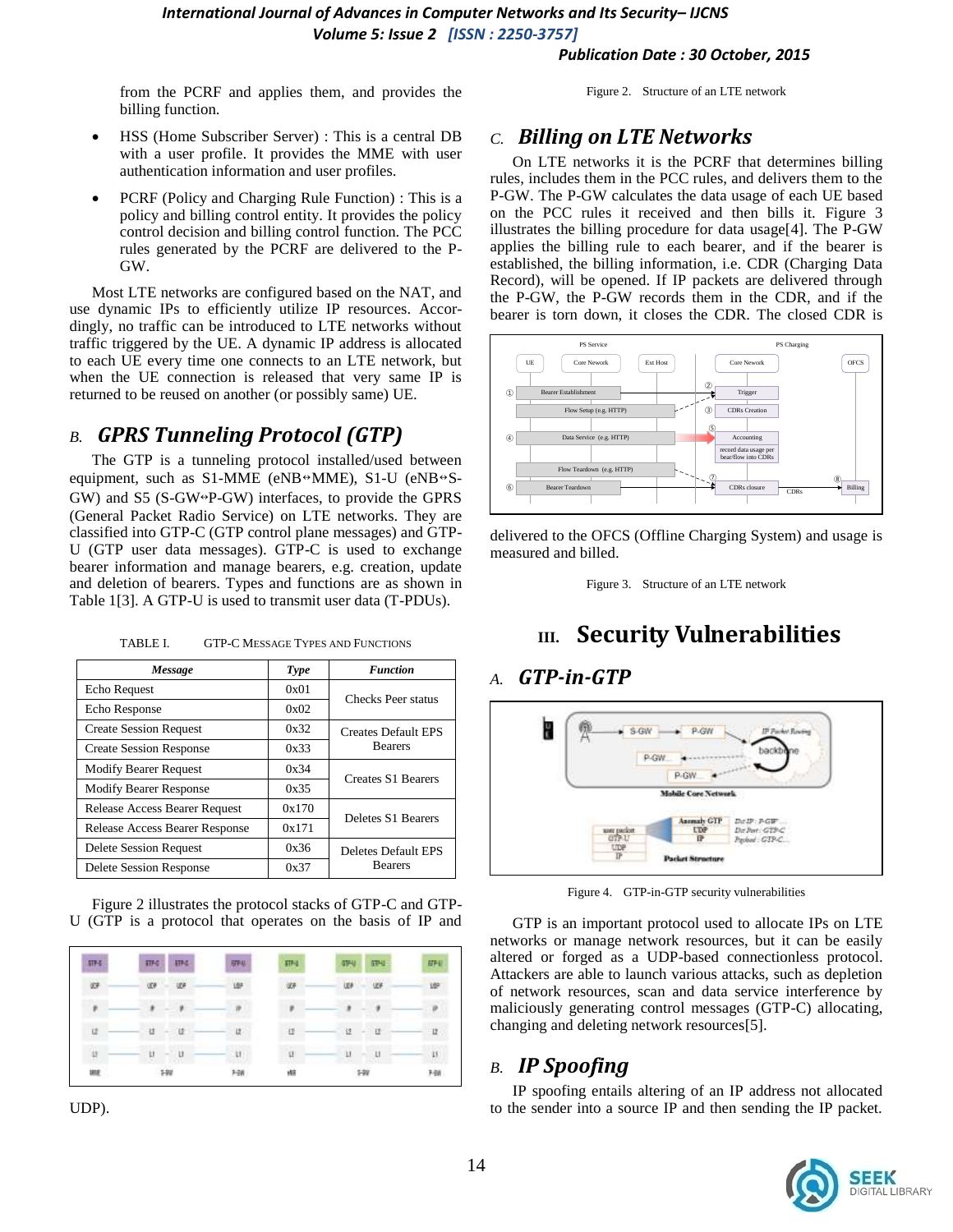#### *Publication Date : 30 October, 2015*

IP spoofing makes it difficult to trace the attacker's IP, or has been used in various attacks, such as DoS attacks, in the wired environment. IP spoofing may be filtered in a limited way by Network Ingress Filtering in switches or routers in the wired environment. However, IP spoofing has not been taken seriously on LTE networks, and attackers may use IP spoofing



to bypass the NAT, which protects LTE networks from the external Internet, and lets abnormal traffic penetrate LTE networks[6].



# *C. Reuse of IP Addresses*



Figure 6. Security vulnerabilities of reusing IP addresses

The UE on LTE networks receives the allocated IP address when connecting to LTE networks, and returns it when connection is released. The IP address will then be allocated to another UE connecting to an LTE network. Attackers can use this IP address reuse process to bypass the NAT protecting LTE networks from the external Internet to let abnormal traffic penetrate LTE networks[7].

# *D. Terminal-to-Terminal Communication*



Figure 7. Security vulnerabilities of communication between terminals

Most mobile carriers providing LTE service allow communication between terminals because of various services. As packets generated by communication between terminals are routed from the P-GW to another UE, they do not pass through the IP-based security equipment installed between the LTE network and the external Internet network. Thus an attacker can use this route to send abnormal traffic to other terminals and even threaten the LTE networks.

# **IV. Security threats**

## *A. LTE Network Scanning*



Figure 8. LTE networks scan for security threats

Germany's ERNW gave a presentation of scan attacks using the GTP protocol at the ShmooCon 2011 conference held in January 2011 in Washington DC. It is the key method for scanning mobile network equipment using GTP Echo messages. Special equipment using the GTP protocol interprets the GTP Echo Request message (similar to pinging on IP networks) and responds to it. According to the response, it is possible to check the IP address information of equipment using the GTP protocol inside LTE networks. After all, attackers will know the information on equipment constituting the EPC on LTE networks, which is a basic and important element for identifying targets as an advance preparation for attacks.

### *B. Causing Equipment Loads on Networks*



Figure 9. Security threats triggering equipment loads on LTE network

To efficiently use limited wireless resources, LTE networks release the wireless resources of UEs that are not used for a certain amount of time, and the status of the UE with released wireless resources will switch from active to idle. If the idle UE with released wireless resources has data to receive, LTE networks send a paging message to the recent location of this UE and inform it that there is data it must receive. However, if the idle UE does not respond, they extend the paging message transmission range to include MMEs. If attackers use IP spoofing (IP address reuse and communi-

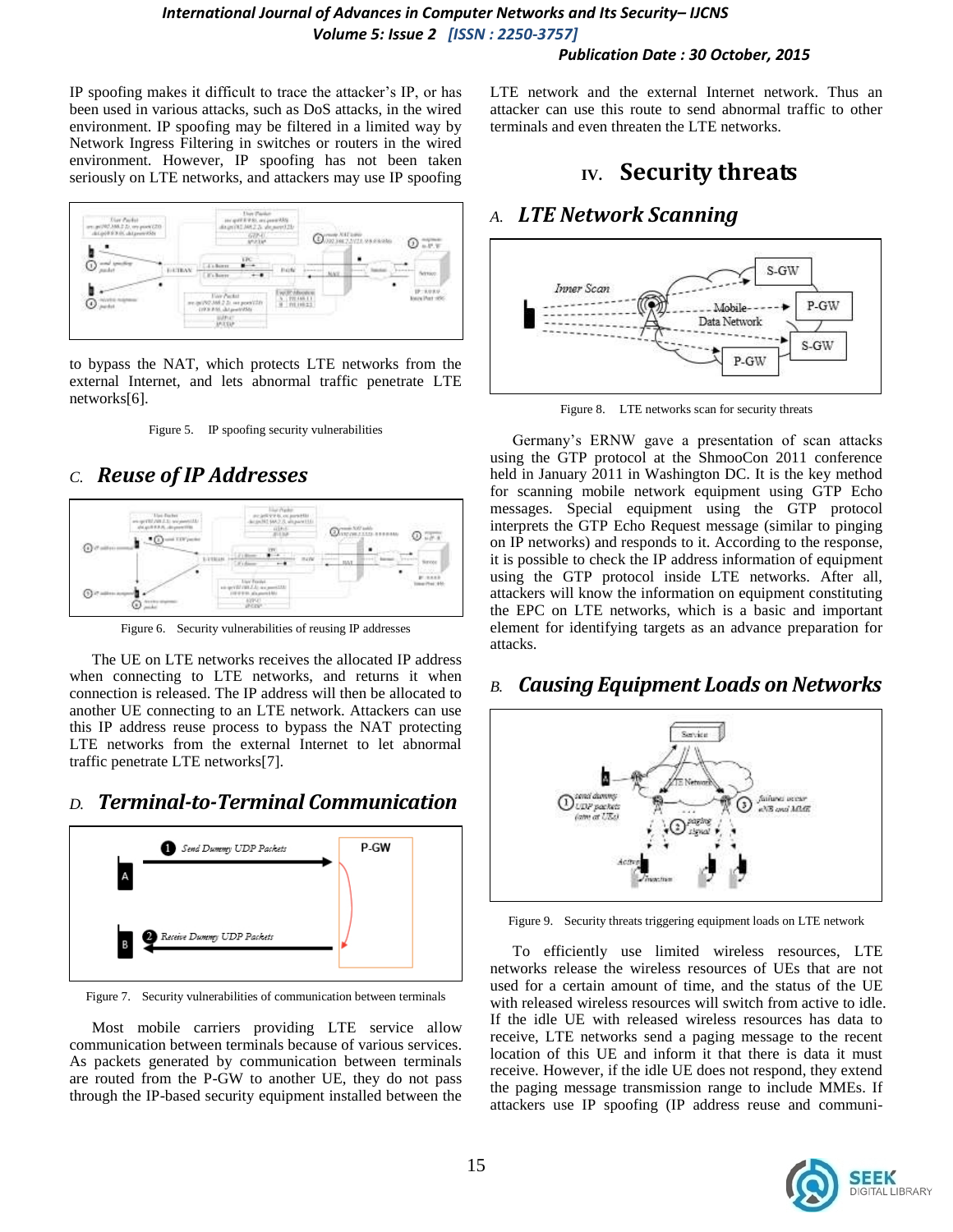#### *Publication Date : 30 October, 2015*

cation between terminals to send abnormal traffic to multiple terminals periodically) a large number of paging messages will be generated and thus cause equipment on LTE networks, such as the eNB and MME, to fail.

### *C. Data Service Interference*



Figure 10. Security threats interfering with data service

If the GTP-in-GTP is abused, it is possible to interfere with data service for certain users. If attackers alter the MSISDN to the MSISDN of another user to generate the Create Session Request message, and send it to the P-GW on the LTE network, the data service for the user with the stolen MSISDN will be stopped. This is because the P-GW regards the GTP message, sent by the attacker, as normal without checking if this message is altered, and the P-GW retrieves the resources allocated to the user with the stolen MSISDN.

### *D. Abnormal Billing*

| attack packer | Number of<br>attack packet. | Textle from<br><b>Anual Server</b> | mente traffic at<br>Victies | Classing Soc<br>Attacket | Surge fire |
|---------------|-----------------------------|------------------------------------|-----------------------------|--------------------------|------------|
|               | 10,000                      | 9:05.8                             | AM.                         |                          | 0.83.4     |
|               |                             | IDB 35.8                           |                             |                          |            |

Figure 11. Abnormal billing security threats

In order to determine billing rates, mobile carriers analyze the incoming and out-going traffic of the P-GW on LTE networks, calculate the data usage of each UE. In general, the IP packet accumulates the size (byte) of the user data and calculates usage. However, individual mobile carriers may have different sizes, serving as the standard for accumulation, and billing policies. If attackers use IP spoofing, IP address reuse and communication between terminals to continuously send data traffic that meets the billing policy of mobile carriers, the data usage of the UE will be increased by as much as the received traffic volume, resulting in abnormal billing.

# *E. Battery Consumption of Terminals*



Figure 12. Security threats to battery consumption of terminals

As the UE does not send or receive signaling messages to and from LTE networks when it is idle, the battery can be saved. In contrast, when the UE is ready, the battery consumption will increase, and when data traffic is sent and received, the battery consumption will sharply increase. If attackers use IP spoofing, IP address reuse and communication between terminals to continuously send large amounts of data traffic to a specific UE, the battery of this UE will be consumed rapidly[8].

## **V. Conclusion**

This paper describes the security vulnerabilities of LTE networks and the security threats likely to be caused by attacks abusing such vulnerabilities. On LTE networks, there are various security vulnerabilities, and various threats may be created by such vulnerabilities.

TABLE II. TABLE TYPE STYLES

| Security vulnerabilities        | Likely security threats                       |  |
|---------------------------------|-----------------------------------------------|--|
| GTP-in-GTP                      | LTE network scan<br>Data service interference |  |
| IP Spoofing                     | Loads on network equipment                    |  |
| <b>IP Address Reuse</b>         | Abnormal billing                              |  |
| Communication between terminals | Battery consumption                           |  |

Recently an increasing number of countries are introducing LTE networks to provide high-speed data services. However, considerations for security seem to be insufficient. The LTE network is a backbone network of the country. If service is stopped due to failures caused by attacks from attackers or abnormal traffic, significant damage or user inconvenience will result, unlike results in the wired environment. Mobile carriers need to check their LTE networks, take measures against security vulnerabilities, including those described in this paper, and protect their LTE networks.

### *Acknowledgment*

This research was funded by the MSIP(Ministry of Science, ICT & Future Planning), Korea in the ICT R&D Program 2014.

### *References*

- [1] Peng, Chunyi, Chi-yu Li, Guan-hua Tu, Songwu Lu, and Lixia Zhang, "Mobile data charging: new attacks and countermeasures," in Proc. ACM CCS, pp. 195-204, 2012.
- [2] 3GPP TS 23.401, "Evolved Universal Terrestrial Radio Access".
- [3] 3GPP TS 29.274, "Evolved General Packet Radio Service Tunnelling Protocol for Control plane".
- [4] 3GPP TS32.240, "Telecommunication management; Charging management; Charging architecture and principles," Sep. 2006.
- [5] O. Whitehouse, G. Murphy, "Attack and counter measures in 2.5G and 3G cellular IP networks," Atstake Inc.
- [6] Dong W. Kang, Joo H. Oh, Chae T. Im, Wan S. Yi, Yoo J. Won, "A Practical Attack on Mobile Data Network Using IP Spoofing," in Proc. Applied Mathematics & Information Sciences, pp. 2345-2353, 2013.